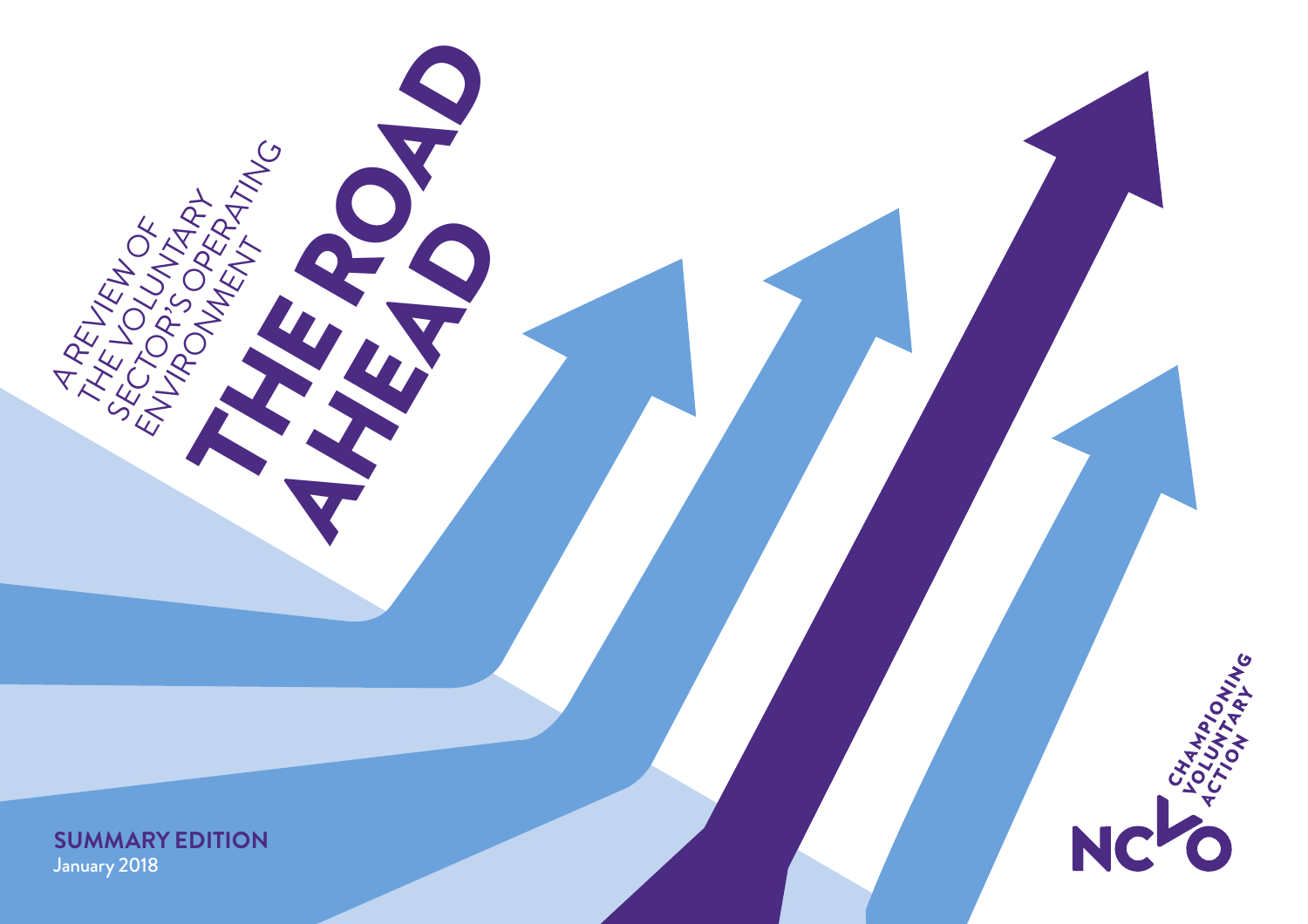# INTRODUCTION

**The Road Ahead is our annual analysis of the changing operating environment for NCVO members and anyone working in the voluntary sector. It identifies and explains forces and trends that are shaping the sector and are likely to have an impact on the future of voluntary organisations.**

As in previous years, this report was developed using a PEST analysis to highlight the key drivers shaping the sector in four areas: political, economic, social and technological. We used a wide range of information sources, from official statistics and research to the latest economic forecasts and futures analysis, as well as calling on the expertise of our colleagues at NCVO. Our analysis sets out the major issues which we think will shape the sector over the coming years.

The report begins with a commentary from Elizabeth Chamberlain, NCVO's head of policy and public services. She reflects on the four areas as a whole, and how they might combine to shape the future of voluntary organisations and voluntary action.

All of the issues highlighted in The Road Ahead present opportunities and threats for voluntary organisations. Trustees and managers would benefit from using the analysis to explore the implications of these issues for their organisations when planning

#### For help and guidance on strategic planning, see [www.ncvo.org.uk/practical-support/strategy](http://www.ncvo.org.uk/practical-support/strategy)

The full edition of The Road Ahead, available exclusively to NCVO members, gives an in-depth analysis of each of the four areas.

#### **NCVO ANNUAL CONFERENCE 2018:**  DIFFERENT THINKING, BIGGER DIFFERENCE

On 16 April 2018 we will be holding our Annual Conference in London. This will be an opportunity to discuss the topics raised in The Road Ahead, and consider the issues facing voluntary sector leaders and how they will shape the sector in the future.

[Find out more about the NCVO Annual Conference](https://www.ncvo.org.uk/training-and-events/ncvo-annual-conference) [www.ncvo.org.uk/training-and-events/](http://www.ncvo.org.uk/training-and-events/ncvo-annual-conference) [ncvo-annual-conference](http://www.ncvo.org.uk/training-and-events/ncvo-annual-conference)

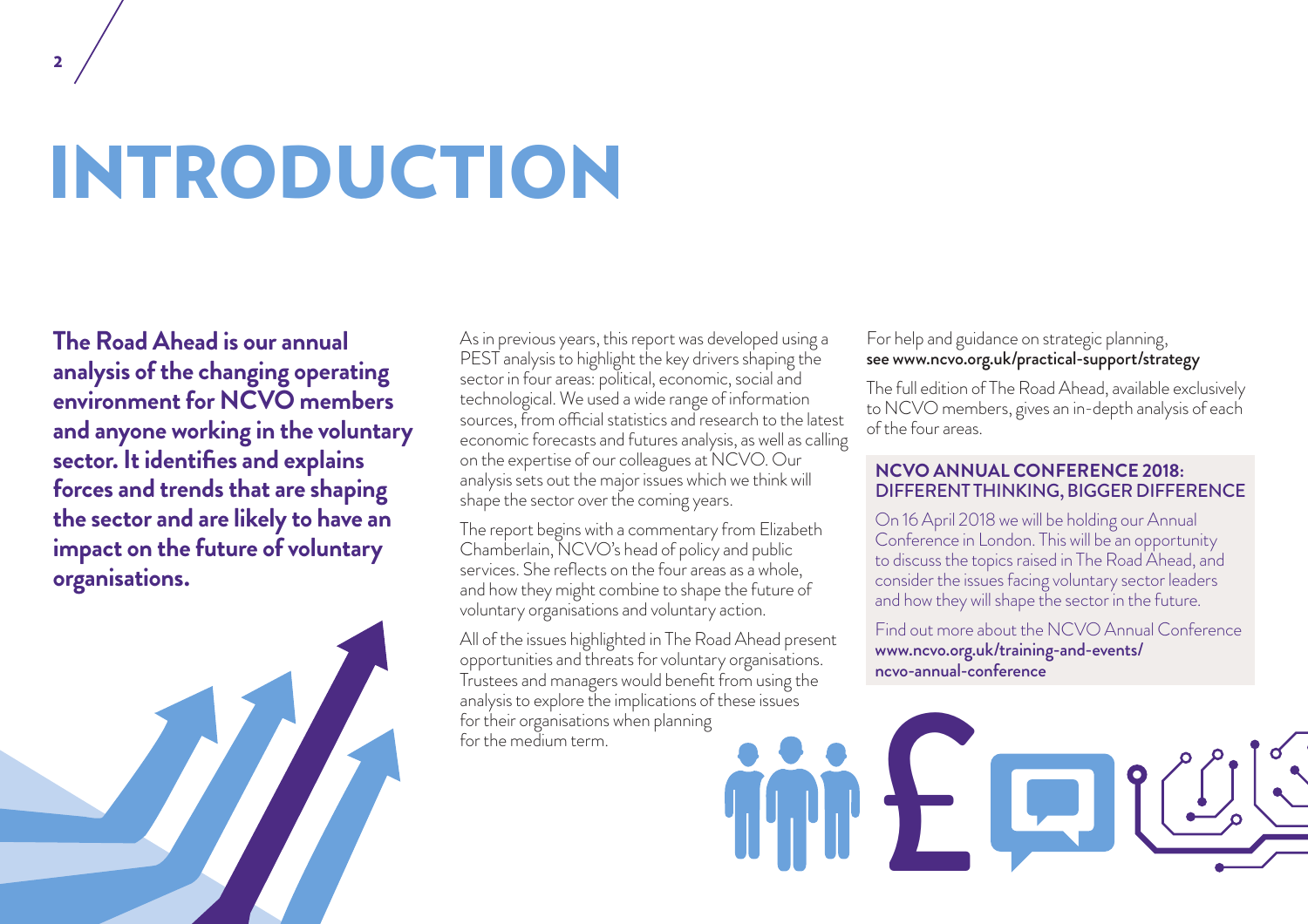## THE ROAD AHEAD WHAT NEXT FOR THE VOLUNTARY SECTOR?

**The last few years have been a bit of a bumpy ride for anyone in the business of making predictions, especially in the political and economic spheres. Events such as Brexit, Trump's victory in the US, the resurgence of Labour under Corbyn, and Theresa May's ill-called general election all contributed to a sense of confusion and uncertainty. The year ahead is likely to be just as turbulent.** 



One might therefore suggest that this year we should not offer ourselves as a potential hostage to fortune by publishing the 2018 edition of the Road Ahead. But in uncertain times it's more important than ever to be aware of the key trends and drivers that may shape our work in the months to come, so we are prepared for a range of possible outcomes – no matter how unlikely they may seem.

The first months of this year will inevitably be taken up with discussions around the General Data Protection Regulation (GDPR), and how to prepare for it coming into force in May.

There is also going to be much attention towards the Charity Commission, with a new leadership that is determined to address the issue of the regulator's funding model and to press ahead with a formal consultation on charging.

But our Road Ahead is about taking a step back and looking at the big issues that will either directly or indirectly impact the work of charities, their volunteers, supporters and beneficiaries.

#### **Brexit, the economy, public services: dark clouds outside**

Brexit will inevitably continue to be the biggest uncertainty, not only with regards to regulatory change and its potential economic implications, but also with regards to our country's future relationship with the European Union.

And even for those who are not interested in these issues, the negotiations and the process of exiting will mean that there will be little time for anything of real legislative significance, as the EU (withdrawal) bill and its consequent legislation will take up most of parliament's time over the following year. Anything we do see will be uncontroversial crowd pleasers, and this will be a challenge for charities campaigning for change.

As well as Brexit, government faces some other considerable challenges in the year ahead, not least returning to strong economic growth, addressing the failures in public services, and improving the Conservative brand in order to avoid another general election.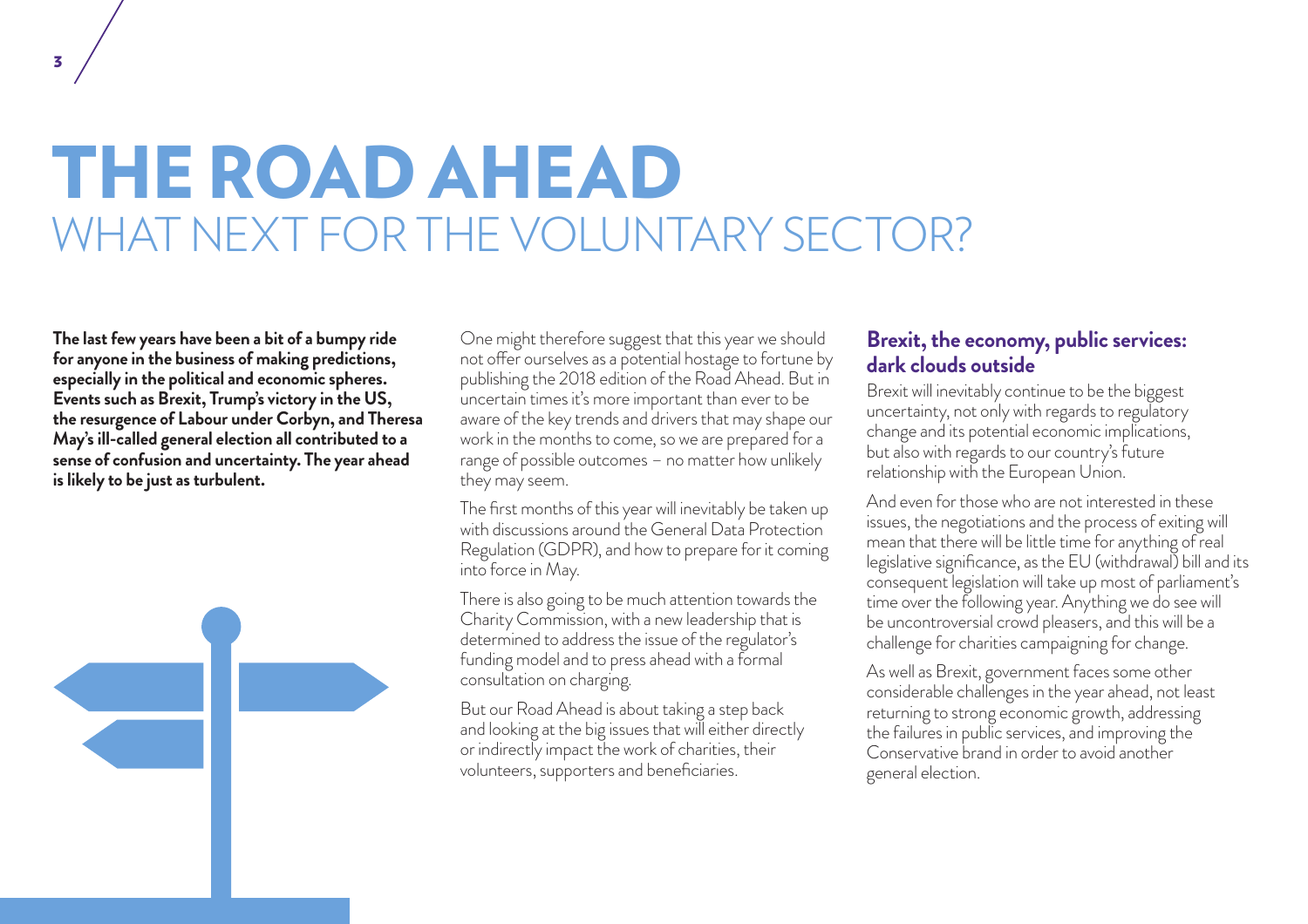So deficit reduction and driving growth will still be at the top of the government's economic agenda throughout 2018. Charities cannot ignore the impact that this is likely to have: continuing pressure on public finances will be felt particularly by those who rely on government contracts or grants.

4

At the same time, charities will step in to deliver more and more services as the state continues to withdraw its support, exacerbating the issues we have seen emerging over the past year. We have already seen a number of charities walk away from public service contracts and rethink how they meet the needs of beneficiaries. The question we may be facing in 2018 is therefore: is this the year that the existing model of public services reaches its breaking point?

#### **Attitudes and perceptions will have real impact**

These very real and immediate challenges are happening within a social context where a number of dynamics are becoming more acute. From an ageing population that increasingly requires more health and social care, to rising atomisation whereby individuals feel more and more isolated and turn towards public services for support, albeit with very different expectations and almost a transactional approach.

These are significant trends that will have meaningful implications for charities providing social care and generally involved in the delivery of public services.

**The question we may be facing in 2018 is therefore: is this the year that the existing model of public services reaches its breaking point?** 

In the meantime, we are also seeing an emergence of new potential frictions across society: social and ethnic diversity are increasing, becoming more complex and making it difficult for levels of integration to keep pace; and the intergenerational divide may be growing wider, as opinion polls sometimes show a schism in attitude between the older generation and the young.

These social trends will continue to drive changes in the British political agenda, but are also likely to affect charities directly, for example in terms of whether and how people will want to volunteer and engage with their communities. Organisations will therefore need to think about they can best support their beneficiaries, and in the meantime bridge the gaps between different parts of society.

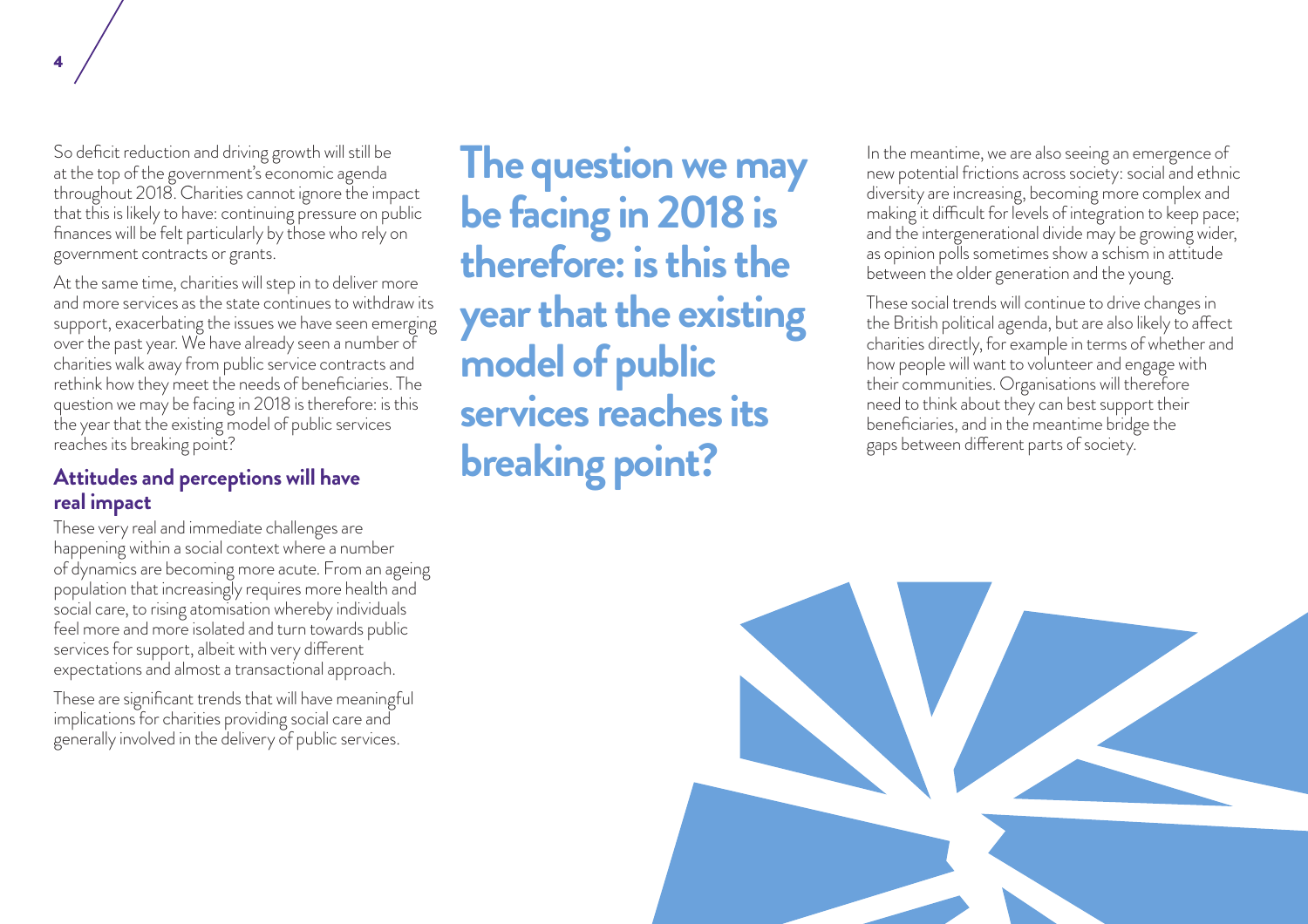#### **Charities still under the spotlight – but in a different way?**

In the context of all this, with the political turmoil and the big debates about the future of the NHS and the future position of the United Kingdom in the international arena, it will be interesting the see how our sector's relationship with the media develops. Recent years have created new difficulties for parts of the sector, as the media has been much more inclined to scrutinise and question what charities do, why they do it and how.

The political and public focus now is on much bigger issues, and this has already meant that charities are less likely to be worthy of front page news. However, public scrutiny is here to stay, and the growth of new media replacing traditional forms could lead to yet another change in our sector's relationship with the press.

#### **A year of looking ahead – there is blue sky on the horizon**

Despite, or perhaps because of, these challenges, 2018 itself is going to be a year of looking ahead, with many initiatives aimed at developing strategies for the future and thinking about solutions to the problems most deeply affecting our economy and society. These have the potential to open up new and exciting opportunities for charities and the wider voluntary sector, offering the possibility of a role in the wider political, social and economic agenda.

We have already seen the publication of the government's 'Industrial Strategy', focused on policies to improve the UK's productivity and addressing what government refers to as 'grand challenges' facing the global economy. A key criticism has been that while the ambition is noble, there is no plan or roadmap for how to achieve these lofty aims. The strategy is also completely silent on the contribution that the voluntary sector can make, so over the following months it's important that our sector highlights the contribution it can make, and the role charities and voluntary organisations can play.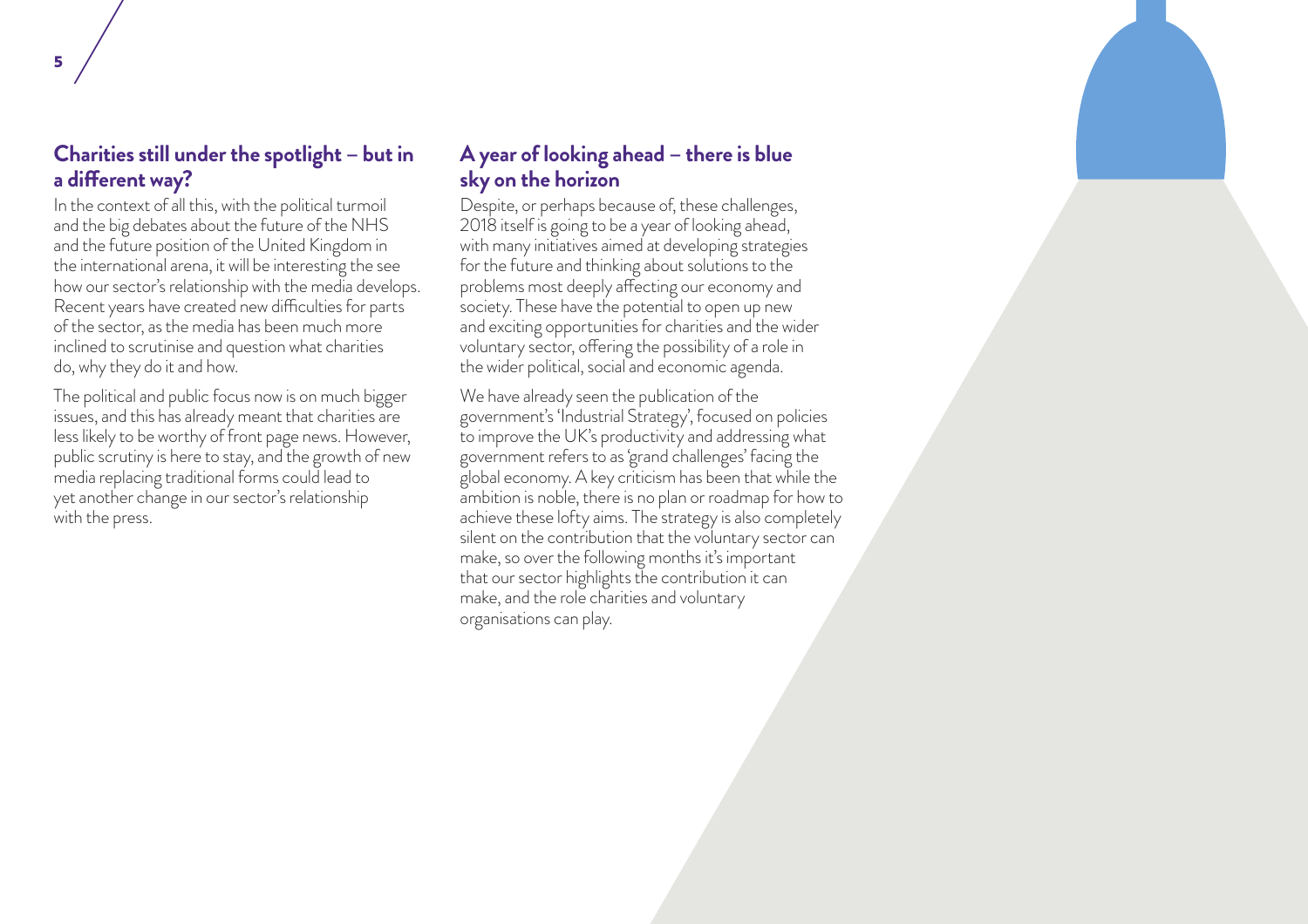The full involvement of our sector will help ensure the creation of an Industrial Strategy that will continue to attract the talent, skills and investment that will enable the economy to face up to the challenges now and in the years to come. Most importantly, the involvement of the voluntary sector will help ensure that every place and its community meet their full potential, by closing the gap between different parts of society and empowering those individuals who are harder to reach.

We also have the 'Civil Society Strategy' announced by the minister for civil society Tracey Crouch. The stated aim is to develop a cross-departmental strategy that will build better understanding of how charities operate and enable a more joined-up approach to our sector. Again this presents huge opportunities to reset our sector's relationship with government after some recent negative interactions, and to raise the profile of our sector within all departments.

There are also initiatives coming from the sector itself, most notably the 'Civil Society Futures' inquiry chaired by Julia Unwin which will develop a clear vision for the role of civil society in England for the next 10 years. Considering how both the nature of civil society and the context it exists in are rapidly changing, the inquiry will investigate how to maximise the positive effects of civic action and provide a guide to how to release its potential to drive positive change.

NCVO itself has established an independent Charity Tax Commission, which is going to look at how the current tax treatment of charities could be changed to be more efficient and reflective of how charities operate in modern society. The task of the Commission is to undertake a full review of the impact of the tax system on charities, and on that basis to develop a long-term strategic approach to fiscal policy for the voluntary sector.

#### **Charities and institutions will continue to be needed**

As all of the above highlights, and this is made even clearer in the chapters that follow, 2018 is going to be yet another year that will present us with many changes and challenges.

But despite all this we are also seeing how, no matter what new technologies and other new trends are emerging, traditional institutions such as charities and voluntary organisations will continue to be a pillar for their communities and wider society. In the past few months we have started to see institutions reassert their authority over new technology companies when they feel they have overstepped, whether it's Uber facing regulatory resistance over its operating model, or Facebook and Twitter being questioned about their role in allowing the spread of disinformation.

It's clear that there are social, ethical and legal questions arising from technology, and charities will need to be ready and able to make the case for what they think is right. It's also a reminder that technology should be seen as a tool not an end.

Organisations such as charities and social enterprises are the key institutions that support local areas, and they are the ones that best understand the needs of the communities they work with. They provide the social infrastructure that will be an important part in helping face up to the country's biggest trials ahead, and while we can be strengthened by technology, it can't replace what we do.

So, despite the challenges, this year could present many opportunities for charities and voluntary organisations, and for the individuals who volunteer with them.